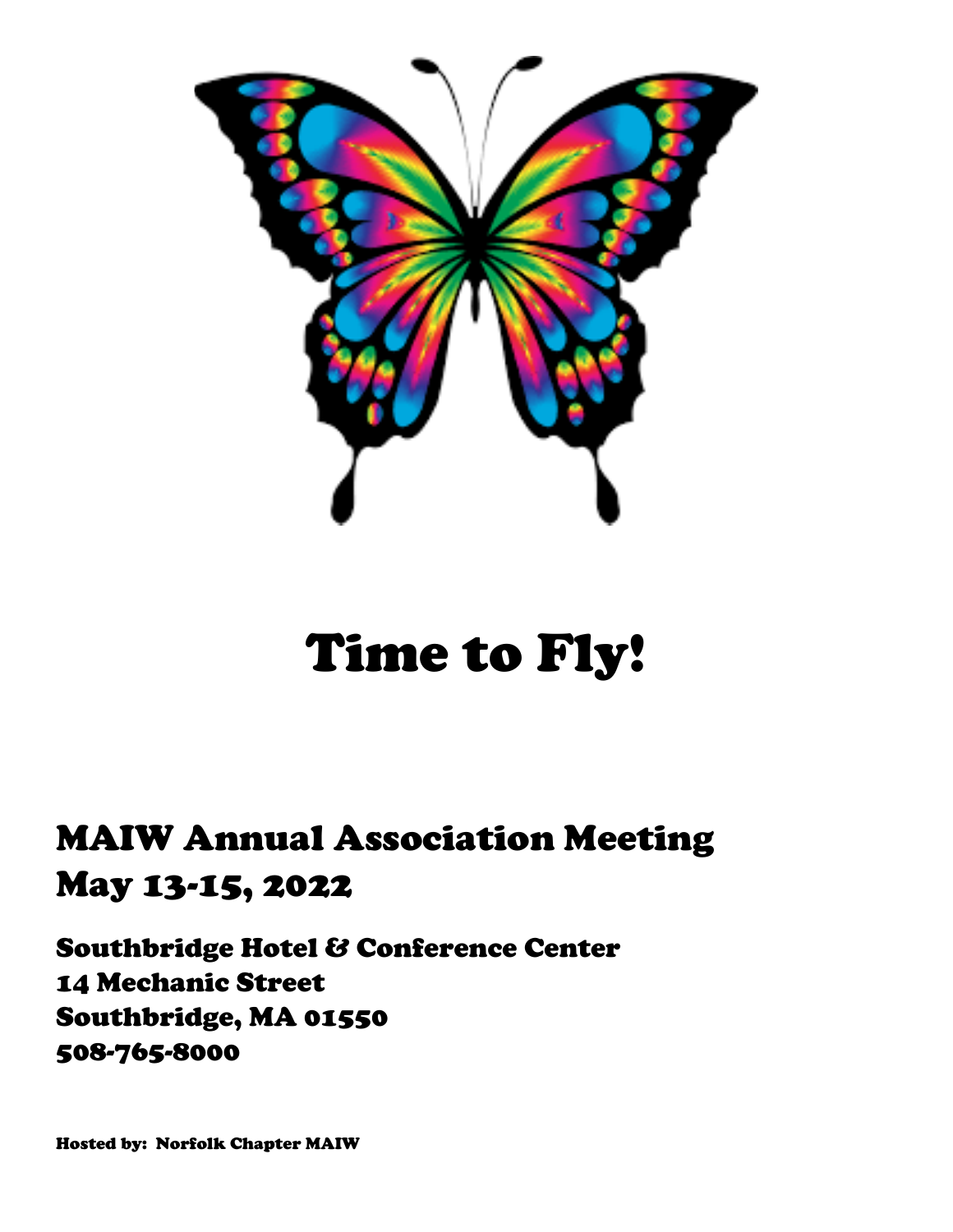### Registration Form

#### **Meeting Hotel Rate: \$125/night**

Call hotel & mention Massachusetts Association of Insurance Women for this rate rate good through April 15, 2022

#### **Agenda:**

#### **Friday**

CE Classes Board Meeting Hospitality

#### **Saturday**

Breakfast First Timers Director & Committee Chairs meeting Team Building Business Meeting Awards Luncheon Installation Rehearsal Banquet & Installation

**Sunday** Breakfast & goodbyes

If paying by Venmo or CashApp:



\$GlynnisWalbridge





Scan this code to pay